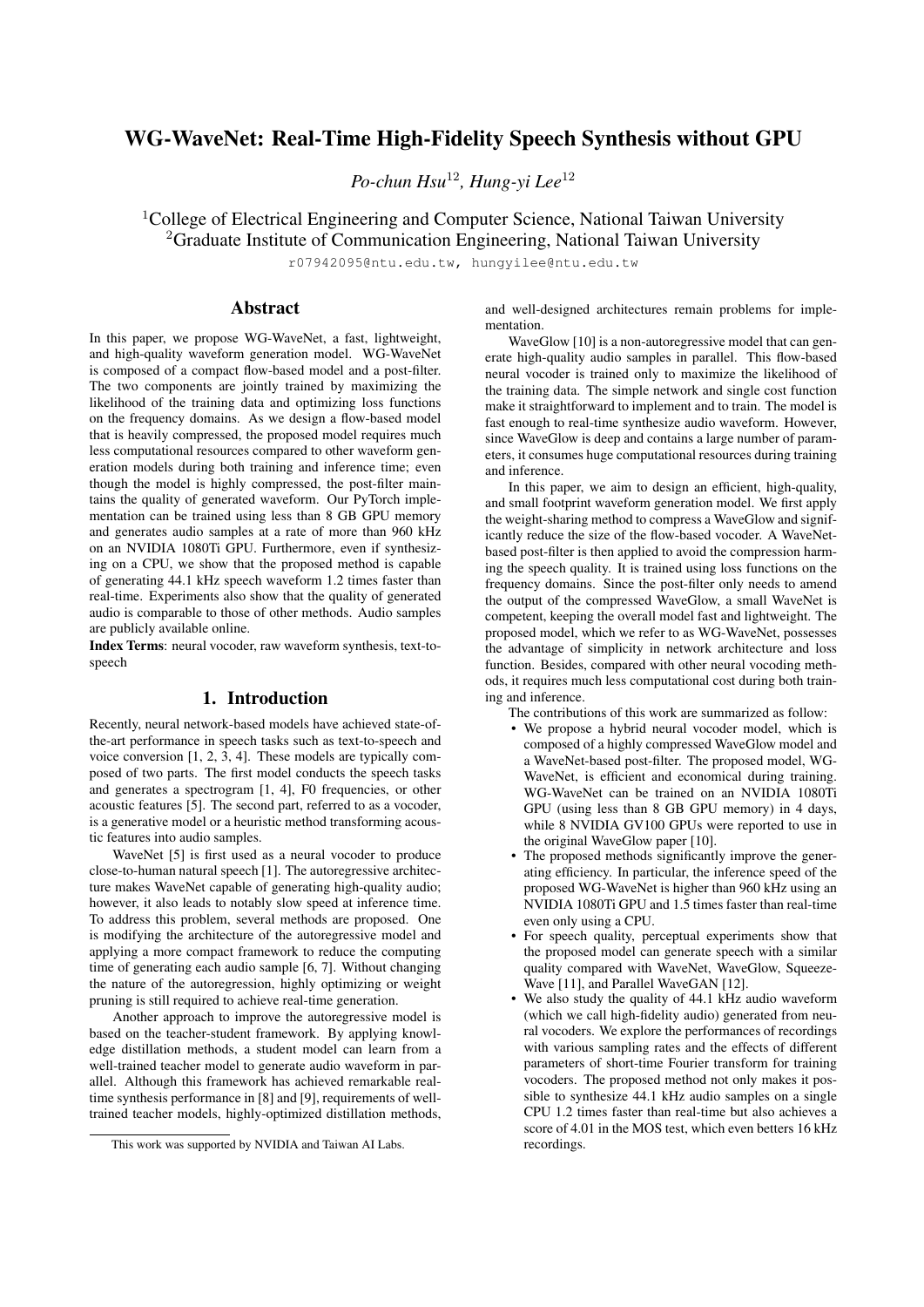

### 2. Proposed Model

improve the performance of the compressed WaveGlow.

The proposed WG-WaveNet is composed of two components, shown in Figure 1(a). The first part is a highly compressed WaveGlow model, which will be introduced in Section 2.1. In Section 2.2, to further improve the sound quality, we employ a WaveNet-based post-filter trained with loss functions on the frequency domains.

#### 2.1. Highly Compressed WaveGlow

WaveGlow [10] is a reversible network trained for modeling the distribution of the real-world speech data. During training, the model takes audio samples as input and Mel-spectrograms as the condition. It learns to transform the distribution of the audio samples in the training dataset to a zero-mean spherical Gaussian. The training objective is to maximize the likelihood of the training data. During inference time, an inverted WaveGlow takes a randomly-sampled Gaussian noise as input and generates speech waveform conditioned on a Mel-spectrogram.

The WaveGlow model consists of several transformations to progressively map speech data to Gaussian space. A transformation is composed of an affine coupling layer [13] and an invertible 1x1 convolution layer [14]. Each affine coupling layer in WaveGlow adopts a WaveNet-like module. The overall model is huge and hard to train.

We apply cross-layer parameter sharing to reduce parameters and make the model more compact. The cross-layer parameter sharing has shown to be helpful in NLP task pretraining [15] and source separation [16]. As shown in Figure 1(a), transformations in the compressed WaveGlow share the same affine coupling layer <sup>1</sup>. This approach keeps the model from drastically growing in size when it gets deeper. Considering that these transformations are processes of gradually mapping data from one distribution to another, invertible 1x1 convolution layers remain different across transformations to keep variability. We found that this improved the quality of generated speech in preliminary experiments. We also change the upsampling method from deconvolution to layers of duplication and convolution to further reduce parameters.

The training process is the same as mentioned in [10], shown by the green path in Figure 1(b). The loss function, denoted as  $L_z$ , is the negative log-likelihood of the training data. The proposed compression approach reduces the number of parameters in the WaveGlow and considerably cuts down the requirements of GPU memory. In the following section, we propose to use a post-filter to further speed up the convergence and

#### 2.2. WaveNet-Based Post-Filter

A random noise  $z$  is sampled from a Gaussian as the input of the inverted compressed WaveGlow. The output of WaveGlow is then used as the input of the WaveNet-based post-filter to generates  $\hat{x}$  in parallel [17, 18] conditioned on an upsampled Melspectrogram. The WaveNet-based post-filter is trained by minimizing the loss function  $L_s(x, \hat{x})$ , in which x is the ground truth samples, while  $\hat{x}$  is the output of the post-filter. The WaveNetbased post-filter and the inverted compressed WaveGlow are jointly learned to minimize  $L_s(x, \hat{x})^2$ . Since the WaveNet here synthesizes audio samples based on the output of the inverted compressed WaveGlow, its parameters can also be highly reduced.

For  $L_s$ , we utilize loss functions on the different frequency domains. Spectral losses have been shown effective for training waveform generation models in [19], [20], and [12]. We modify the multi-resolution Short-time Fourier transform (STFT) auxiliary loss in [12] as follows:

$$
L_s(x, \hat{x}) = \frac{1}{M} \sum_{i=1}^{M} (L_{sc}^i(x, \hat{x}) + L_{mag}^i(x, \hat{x}) + L_{mel}^i(x, \hat{x})),
$$
\n(1)

where M is the number of different parameter sets of STFT;  $L_{sc}$ and  $L_{mag}$  are the spectral convergence loss and the log STFTmagnitude loss from [21]:

$$
L_{sc}(x,\hat{x}) = \frac{\| |STFT(x)| - |STFT(\hat{x})| \|_F}{\| |STFT(x)| \|_F}
$$
(2)

$$
L_{mag}(x,\hat{x}) = \frac{1}{N_{mag}} \left| \log \left| STFT(x) \right| - \log \left| STFT(\hat{x}) \right| \right|_{1},\tag{3}
$$

where  $\left\| \cdot \right\|_F$  is the Frobenius norm,  $\left\| \cdot \right\|_1$  is the  $L_1$  norm,  $|STFT(\cdot)|$  is the STFT magnitude, and  $N_{mag}$  is the number of elements in the magnitude. To make  $L<sub>s</sub>$  more representative to human perception, we add a Mel-scale STFT-magnitude loss:

$$
L_{mel}(x, \hat{x}) = \frac{1}{N_{mel}} ||log|MEL(x)| - log|MEL(\hat{x})||_1,
$$
\n(4)

where  $|MEL(\cdot)|$  and  $N_{mel}$  denote the Mel-scaled STFT magnitude and the number of elements in the magnitude, respectively. The number of Mel bands differs in different STFT parameter sets.

The WaveNet-based post-filter is trained jointly with the inverted compressed WaveGlow, as shown by the red path in Figure 1(b). The loss function for training WG-WaveNet is a linear combination of  $L_z$  and  $L_s$ :

 $1$ To make the affine coupling layer shareable here, we remove the early-output mechanism used in the original WaveGlow to keep the output shape the same across layers.

 $2$ Since the WaveNet-based post-filter is irreversible, it can not be trained jointly by maximizing the likelihood as WaveGlow.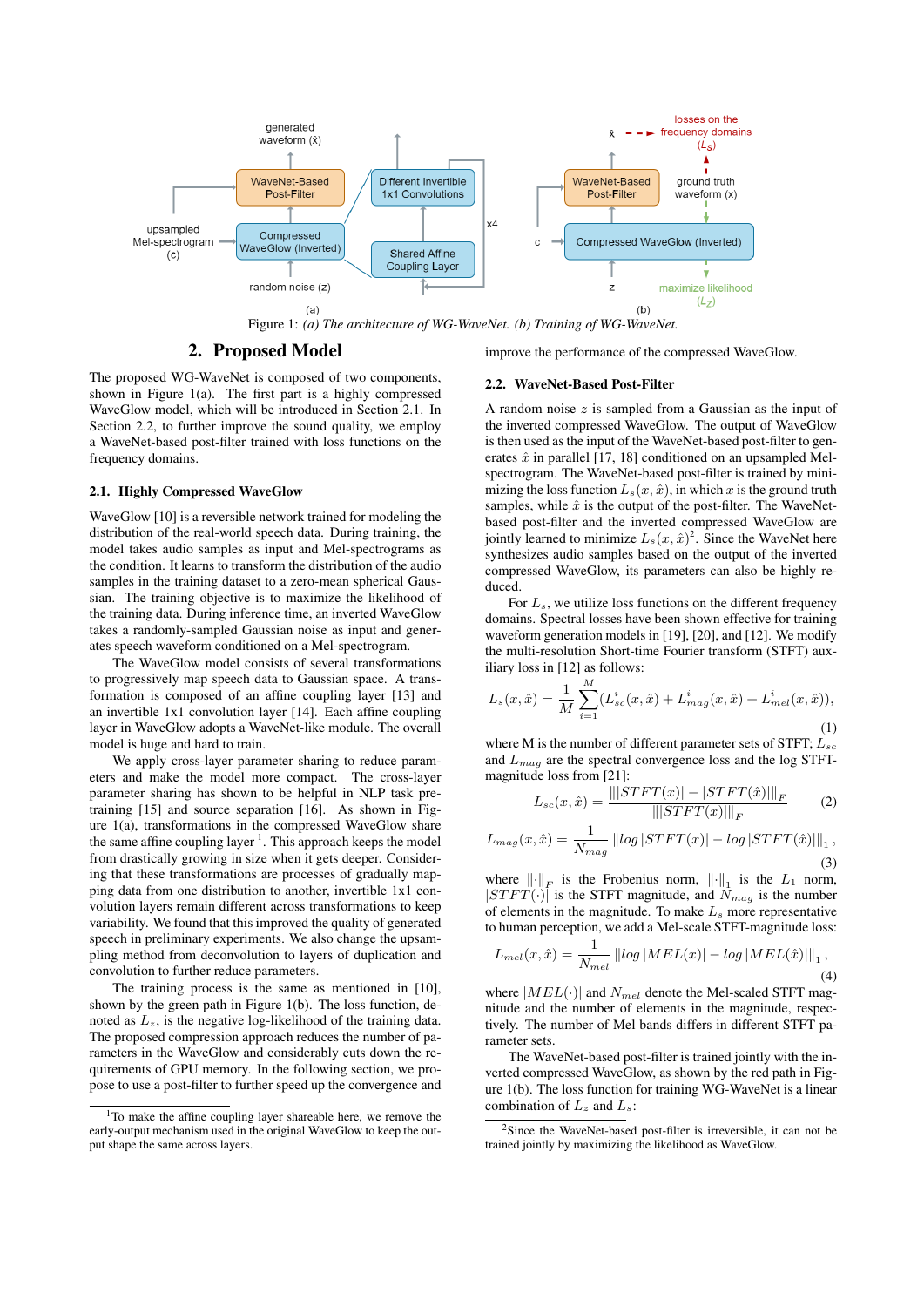$$
L_{total} = \lambda L_z + L_s, \tag{5}
$$

where  $\lambda$  is a scalar to balance the loss terms. In practice,  $L_s$  is calculated every  $n$  iterations.

Eventually, the overall WG-WaveNet (compressed WaveGlow plus WaveNet postfilter) is *one thirty-fifth* of the original WaveGlow in model size. Model details will be discussed in Section 3.2.

# 3. Experiments

### 3.1. Datasets

Two datasets were used in the experiments. One was the LJ Speech Dataset [22]. This English dataset consists of 13100 clean audio clips (about 24 hours) of a female speaker. The sampling rate is 22050. The other was an internal Mandarin corpus, which contains 9004 utterances (about 6.8 hours) from a female speaker. The recordings were sampled at 44.1 kHz. 100 utterances were selected from each dataset for evaluation.

We used the 80-band Mel-spectrogram as the condition to synthesize audio. For WG-WaveNet, the FFT size, hop size and window size for STFT are 2048, 200, and 800, respectively.

#### 3.2. Model Details

The numbers of parameters of different models are listed in Table 2. The WaveNet-based post-filter in the proposed WG-WaveNet is composed of 7 layers of dilated convolution blocks with 64 channels. The original WaveGlow has 12 transformations. With the help of the post-filter, the compressed Wave-Glow consists of only 4 transformations. The WaveNet-like module in the shared affine coupling layer has 7 layers with 128 channels. Both the WaveNet-based post-filter and the compressed WaveGlow have fewer numbers of layers and channels than the original WaveNet and WaveGlow, making WG-WaveNet much more compact. WaveNet has 24.7 M parameters, and WaveGlow has 87.9 M parameters. WG-WaveNet, on the other hand, has only 2.5 M parameters, which is 1/10 and 1/35 of those in WaveNet and WaveGlow, respectively.

We compared our method with four different baseline models, WaveNet, WaveGlow, SqueezeWave, and Parallel Wave-GAN. To ensure that the models were consistent compared to the original models, for the first three, we used pre-trained models from public implementations $345$ . Note that the pre-trained models of WaveGlow and SqueezeWave were released by the official. We followed the setup in [12] to train the Parallel Wave-GAN. The WG-WaveNet model was trained for 1 M steps using the Adam optimizer [23] with a batch size of 8. The learning rate was  $4e^{-4}$  and reduced by half every 200 K steps. We set  $\lambda = 1$  and  $n = 3$  based on preliminary experiments. The parameters for calculating  $L_s$  in Section 2.2 are listed in Table 1.

|  |  |  | Table 1: The parameters for calculating $L_s$ . |  |  |  |  |
|--|--|--|-------------------------------------------------|--|--|--|--|
|--|--|--|-------------------------------------------------|--|--|--|--|

| FFT size       | 4096, 2048, 1024, 512, 256 |  |
|----------------|----------------------------|--|
| hop size       | 400, 200, 100, 50, 25      |  |
| window size    | 1600, 800, 400, 200, 100   |  |
| # of Mel bands | 640, 320, 160, 80, 40      |  |

#### 3.3. Speed and Computational Cost

We evaluated the speed and memory usage of different models during training and inference. Parallel WaveGAN and WG-WaveNet were trained on the same server using an Nvidia V100

<sup>3</sup>https://github.com/r9y9/wavenet\_vocoder

<sup>4</sup>https://github.com/NVIDIA/waveglow

<sup>5</sup>https://github.com/tianrengao/SqueezeWave

Table 2: *Comparison of computational cost and speed during training and inference time. The units of memory, time, and speed are GB, day, and kHz, respectively. Details of training and inference are described in Section 3.3.*

| Model              | <b>Size</b> | <b>Training</b><br>Mem. / Time | <b>Infer.</b> Speed<br><b>CPU/GPU</b> |
|--------------------|-------------|--------------------------------|---------------------------------------|
| <b>WaveNet</b>     | 24.7 M      |                                | 0.1/0.12                              |
| WaveGlow           | 87.9 M      |                                | 10/279                                |
| <b>SqueezeWave</b> | 23.7 M      |                                | 330/4486                              |
| Parallel WaveGAN   | 1.3 M       | 14.4/2.7                       | 18/841                                |
| WG-WaveNet (ours)  | 2.5 M       | 7.7/3.5                        | 33/967                                |
| $WG-WaveNet(g-20)$ | 3.1 M       | 5.2/2.5                        | 53/1634                               |

16GB RAM GPU to fairly evaluate the computational cost at the training stage. The testing environment was a personal computer with an Intel i7-6700K CPU and an Nvidia 1080Ti GPU. Since the computational cost of parallel synthesis methods might be affected by the output length at the inference stage, we tested the models using utterances with various lengths uniformly distributed from 2 to 9 seconds.

The results are shown in Table 2. Though the training time of WG-WaveNet is slightly longer than that of Parallel Wave-GAN, the training memory is 47% less. The inference speed of WG-WaveNet is at a rate of 967 kHz with GPU and 1.5 times faster than real-time without GPU. Moreover, we trained a faster version of WG-WaveNet, denoted as g-20. In WaveGlow, the input is reshaped to groups of 8 samples [10]. Inspired by [11], the input of g-20 is reshaped to groups of 20 samples. This faster WG-WaveNet can be optimized with much less computational resources and generate 22 kHz speech 2.4 times faster than real-time without GPU.

#### 3.4. Audio Quality Comparison

We conducted Mean Opinion Score (MOS) tests<sup>6</sup> as a subjective evaluation (higher is better) and calculated Mel Cepstral Distortion (MCD) [24] as an objective evaluation (lower is better). In the MOS test, raters were asked to score utterances on a five-point scale according to the quality. Each utterance was randomly selected from the evaluation set and scored by at least 20 raters.

The evaluation results are shown in Table 3. To assess the effects of  $L_z$  and  $L_s$  on model performance, we trained WG-WaveNet with different  $\lambda$  and n. Figure 2 shows the trade-off between audio quality and inference speed.

The observations based on Table 3 and Figure 2 are concluded as follows: (1) WaveNet has the highest MOS, which is close to that of the ground truth data, yet there is a gap between the performance of parallel and autoregressive synthesis methods. (2) MCD is not strongly related to human perception. Training a model using  $L_s$  ( $\lambda = 0, n = 1$ ) leads to the lowest MCD but not the best MOS, while WaveNet has the highest MOS and MCD. A similar contradictory result was also found in [6]. (3) Though we used the official release models to synthesize utterances, WaveGlow and SqueezeWave did not perform well. Subjects reported there were noise and reverberation effects in the generated speech. (4) The ablation study shows that both  $L_z$  and  $L_s$  are crucial for training WG-WaveNet. We found that training using only  $L_s$  ( $\lambda = 0, n = 1$ ) led to good quality at voiced part of speech but significant high-frequency glitch at unvoiced part. (5) The MOS decreases rapidly when

<sup>6</sup>Audio samples are publicly available at

https://bogihsu.github.io/WG-WaveNet/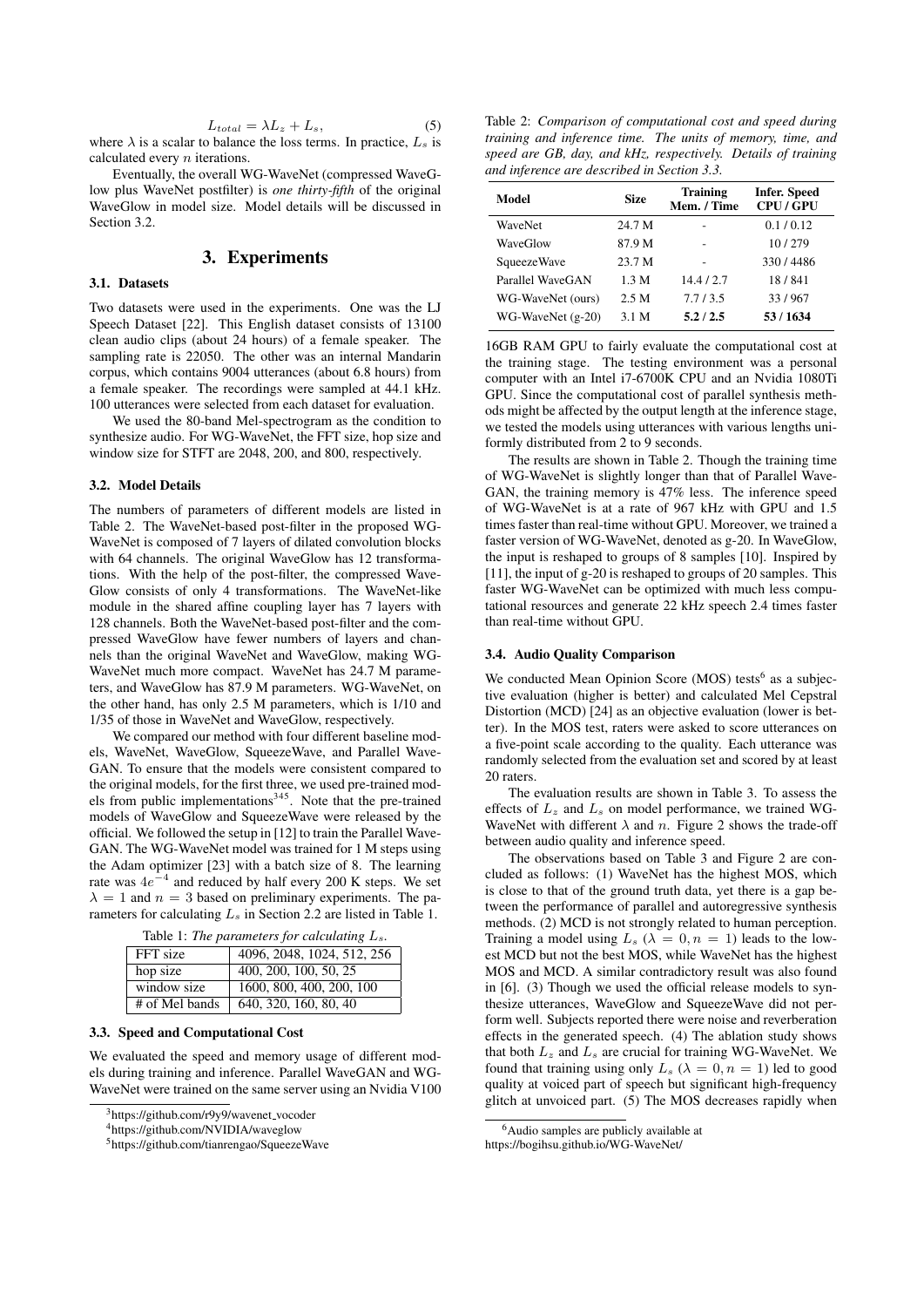Table 3: *MOS and MCD results compared with other models. Mel-spectrograms were extracted from the ground truth. The MOS results are reported with 95% confidence intervals.*

|     |                  | Model                                      |                      |             | <b>MOS</b>       | <b>MCD</b>  |       |  |  |
|-----|------------------|--------------------------------------------|----------------------|-------------|------------------|-------------|-------|--|--|
|     |                  | WaveNet                                    |                      |             | $4.49 \pm 0.101$ | 4.619       |       |  |  |
|     |                  | WaveGlow                                   |                      |             | $3.71 \pm 0.159$ |             | 4.393 |  |  |
|     |                  | SqueezeWave                                |                      |             | $2.96 \pm 0.121$ | 3.608       |       |  |  |
|     | Parallel WaveGAN |                                            |                      |             | $4.24 \pm 0.108$ | 4.026       |       |  |  |
|     |                  | WG-WaveNet (ours)                          |                      |             |                  |             |       |  |  |
|     |                  | $\lambda = 1, n = 3$                       |                      |             | $4.08 \pm 0.118$ |             | 3.783 |  |  |
|     |                  |                                            | $\lambda = 1, n = 1$ |             | $3.23 \pm 0.159$ | 2.948       |       |  |  |
|     |                  |                                            | $\lambda = 0, n = 1$ |             | $3.65 \pm 0.164$ |             | 2.407 |  |  |
|     |                  | $g-20$                                     |                      |             | $3.75 \pm 0.124$ | 3.848       |       |  |  |
|     |                  | Ground Truth                               |                      |             | $4.61 \pm 0.096$ |             |       |  |  |
|     | 5<br>4           | WaveNet<br>Parallel WaveGAN<br><b>Ours</b> |                      |             |                  |             |       |  |  |
| NOS |                  | WaveGlow                                   |                      | Ours (g-20) |                  |             |       |  |  |
|     | 3                |                                            |                      |             |                  | SqueezeWave |       |  |  |
|     |                  | 0                                          | 1k                   | 2k          | 3k               | 4k          |       |  |  |
|     |                  |                                            |                      |             |                  |             |       |  |  |

Figure 2: *Trade-off between MOS and GPU inference speed.*

the generating efficiency improves. WG-WaveNet, however, has the faster speed and a MOS of 4.08, which is close to that of Parallel WaveGAN. This indicates the proposed WG-WaveNet can greatly increase the synthesis speed while preserving a comparable performance.

#### 3.5. High-Fidelity Audio Generation

Due to the fast inference speed of WG-WaveNet as shown in Sections 3.3 and 3.4, we show that WG-WaveNet can generate high-fidelity audio (44.1 kHz) in this subsection. To evaluate the performance, we trained WG-WaveNet and Parallel Wave-GAN on the 44.1 kHz speech dataset mentioned in Section 3.1. We only compared WG-WaveNet with Parallel WaveGAN here because only Parallel WaveGAN and SqueezeWave are efficient enough to synthesize 44.1 kHz audio, and the audio quality of SqueezeWave is not comparable with Parallel WaveGAN. MOS tests with the same setups as those in Section 3.4 were conducted on the generated waveform and ground truth data with different sampling rates.

The results are shown in Table 4. "w800" denotes that the window size for extracting Mel-spectrograms is set to 800. The FFT size, hop size, and the number of Mel bands are also the same as mentioned in 3.1. "w1600" denotes that the window size is doubled to 1600, and the other parameters are also doubled. Since the sampling rate is changed from 22050 to 44100, doubling STFT parameters (w1600) makes the temporal resolution of extracted features the same as in Section 3.4, while the temporal resolution is doubled in "w800". Similarly, parameters for calculating  $L_s$  in "w800" are the same as in Table 1, while they are doubled in "w1600". We first found that the sampling rates of the ground truth samples significantly affect their perceptual scores. The raters considered the ground truths with higher sampling rates are better. Experiments reveal that when the temporal resolution of acoustic features is fixed (w1600), it is harder to generate 44.1 kHz speech than to gen-

Table 4: *MOS results of high-fidelity audio generation with 95% confidence intervals. Mel-spectrograms were extracted from the ground truth sampled at 44.1 kHz.*

| Model                   | <b>MOS</b>     |  |  |
|-------------------------|----------------|--|--|
| Parallel WaveGAN        |                |  |  |
| w1600                   | $3.12 + 0.134$ |  |  |
| w800                    | $3.04 + 0.126$ |  |  |
| WG-WaveNet (ours)       |                |  |  |
| w1600                   | $3.15 + 0.148$ |  |  |
| w800                    | $3.71 + 0.131$ |  |  |
| $w800$ (g-20)           | $4.01 + 0.110$ |  |  |
| Ground Truth (16 kHz)   | $3.72 + 0.147$ |  |  |
| Ground Truth (22 kHz)   | $4.15 + 0.127$ |  |  |
| Ground Truth (44.1 kHz) | $4.44 + 0.105$ |  |  |

Table 5: *MOS results and GPU inference speed (in kHz) compared with other models. Mel-spectrograms were generated by the Tacotron 2 model. The MOS results are reported with 95% confidence intervals.*

| Model                        | <b>MOS</b>     | Infer.<br><b>Speed</b> |
|------------------------------|----------------|------------------------|
| Tacotron 2+GL                | $2.11 + 0.139$ |                        |
| Tacotron 2+WaveNet           | $3.96 + 0.116$ | 0.12                   |
| Tacotron 2+Parallel WaveGAN  | $3.72 + 0.127$ | 841                    |
| Tacotron 2+WG-WaveNet (ours) | $3.68 + 0.133$ | 967                    |
| Ground Truth                 | $4.36 + 0.108$ |                        |

erate the 22 kHz one. We observed that Mel-spectrograms with higher temporal resolution (w800) helped improve the performance of WG-WaveNet (w800). WG-WaveNet outperformed Parallel WaveGAN in both "w800" and "w1600" cases. Eventually, the faster WG-WaveNet reached 4.01 MOS, which is even better than that of 16 kHz ground truth speech.

#### 3.6. Text-to-Speech

We combined WG-WaveNet with a Tacotron 2 model to evaluate the proposed method as a vocoder. The Tacotron 2 was built following [1]. Data preprocessing for training the TTS model and vocoders were set to the same as mentioned in Section 3.1.

The results of MOS tests and GPU inference speed of vocoders are reported in Table 5. Note that the ground truth inherently has better prosody and quality than those of the speech generated by Tacotron 2. We found that the performance gap between WaveNet and the parallel synthesis methods narrowed. WG-WaveNet has the MOS comparable to that of Parallel WaveGAN, and the inference speed is faster than other methods, which shows the advantage of WG-WaveNet as a vocoder for fast high-quality speech synthesis.

# 4. Conclusion

We proposed WG-WaveNet, a fast, lightweight, and highquality waveform generation model. Combining with a highly compressed WaveGlow and a WaveNet-based post-filter, WG-WaveNet requires much less computational resources compared to other parallel synthesis methods during both training and inference time. The experimental results show that WG-WaveNet is capable of generating high-quality 22 kHz and 44.1 kHz audio samples faster than real time without GPU.